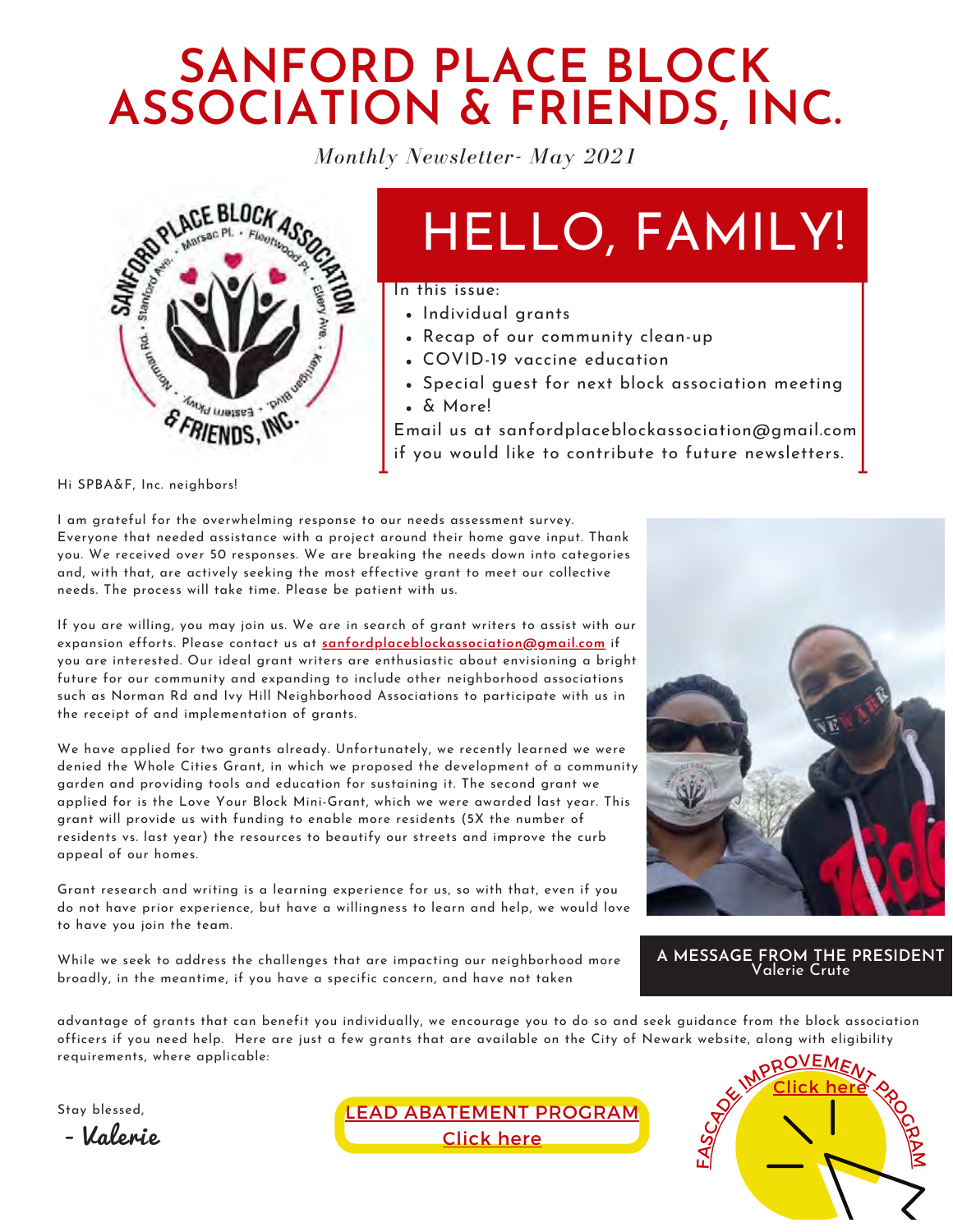#### SANFORD PLACE BLOCK ASSOCIATION & FRIENDS, INC. NEWSLETTER



### SANFORD PLACE BLOCK ASSOCIATION & FRIENDS, INC MONTHLY MEETING

#### **Special Guest:**

**West Ward City Councilman, Joe McCallum, Jr.** 

Join us on May 13th at 7pm for our monthly block association meeting. This month, Joe McCallum, Jr., West Ward City Council Representative, will be joining us.

Mr. McCallum will be providing us with an update of West Ward initiatives, followed by a facilitated Q&A session. Residents will then have the opportunity to voice questions and concerns.

We look forward to your participation.

Call: 646 558 8656, ID: 841 9171 2810, Passcode: 841 9171 2810 OR **Click Zoom link here** ID: 841 9171 2810, Passcode: sanford



## PUBLIC SAFETY REMINDER

Visit the Newark Police Department 6th Precinct webpage and scroll to the bottom of the page and sign up to view crime statistics and receive daily alerts. Please find the latest crime statistics for our precinct:<br>Sign.up.foraiens.from.the

MIXLE

**City of Newark Police Division** 

| Mobile # Public salety 'fext messages sent here'  |
|---------------------------------------------------|
| Email Public salety email sent rene               |
| Zip Code Selects messages for your location       |
| I sobed by Telmia & Conditions and Private Palice |
|                                                   |

| WEEK ENDING: 04/18/2021 |              |                  |                  |
|-------------------------|--------------|------------------|------------------|
| <b>Lilms</b>            | 2011         | 1430             | <b>S Charge</b>  |
| Mai Ser                 |              |                  | <b>Han</b>       |
|                         | $\mathbf{r}$ |                  | ms               |
| hasa<br>Herman          |              |                  | 43%              |
| Aus Aktest              | 13.          | Ville.           | $\boldsymbol{n}$ |
| Hughes<br>Tealufah      |              | H.               | sis              |
|                         | in c         | A6               | 53%              |
| <b>Tiell</b>            | $+8$         | $\boldsymbol{B}$ | 18%              |
| April 1941              | $+1$         | n                | pen.             |
| <b>State</b>            | <b>FIT</b>   | <b>TEM</b>       |                  |
|                         |              |                  |                  |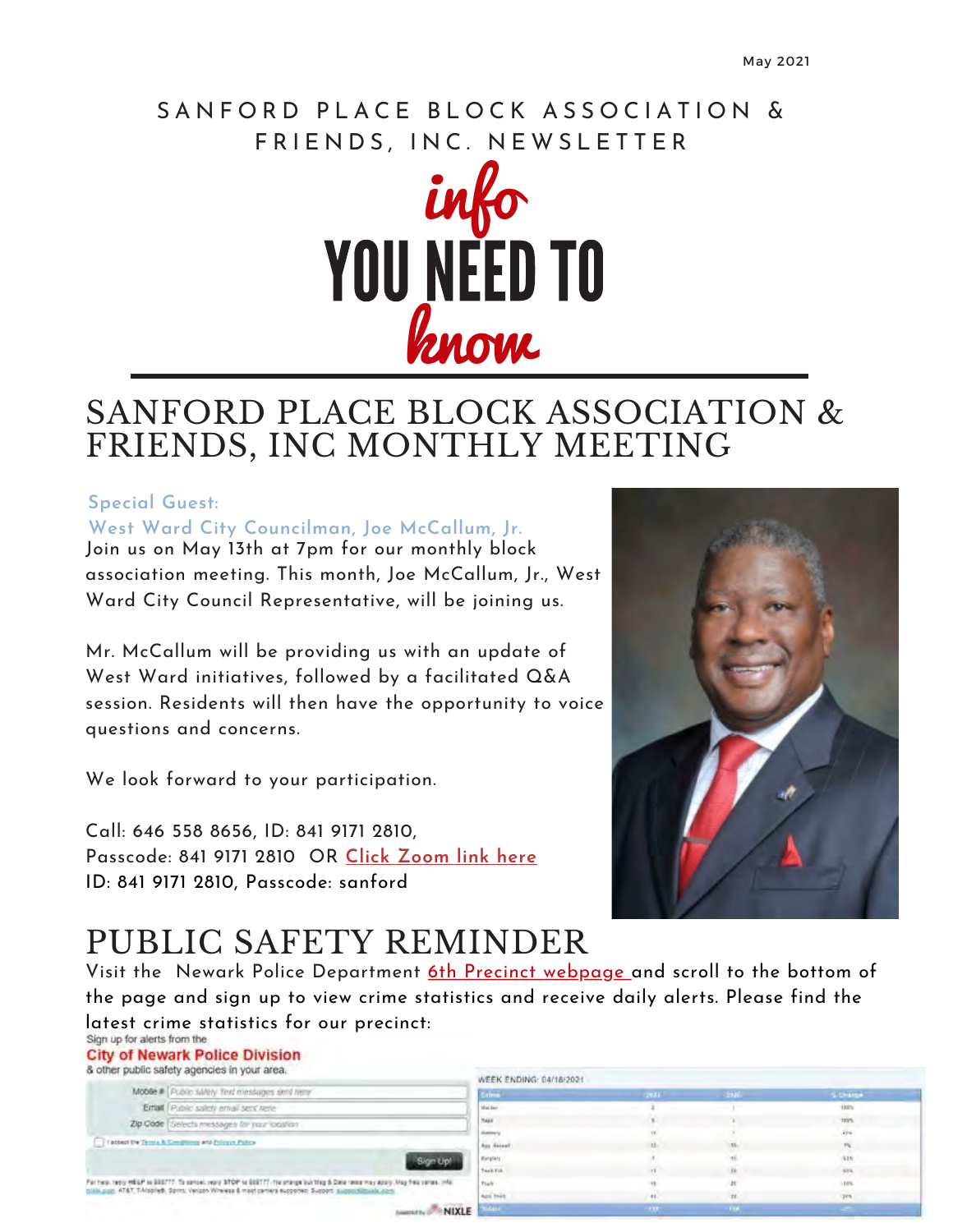



# Sarford Place Block Association & Friends Inc. Community Clean-Up

 GENEROUS SPONSORS FULL DUMPSTERS PRODUCTIVE HOURS + 25 CARING NEIGHBORS

# **= ONE CLEAN COMMUNITY**



## **THANK YOU!!!**

THANK YOU TO EVERYONE WHO PARTICIPATED IN OUR COMMUNITY CLEAN-UP ON APRIL 10TH.

WE APPRECIATE THE CITY OF NEWARK DEPARTMENT OF PUBLIC WORKS AND THE 6TH PRECINCT POLICE DEPARTMENT FOR THEIR PARTNERSHIP & PRESENCE.

A SPECIAL THANKS TO THE JOE'S PIZZA AND THE SANFORD PLACE BLOCK ASSOCIATION & FRIENDS,INC OFFICERS FOR PROVIDING BREAKFAST AND LUNCH

LET'S CONTINUE TO MAKE OUR BLOCKS BEAUTIFUL, FRIENDLY, SAFE SPACES TO LIVE.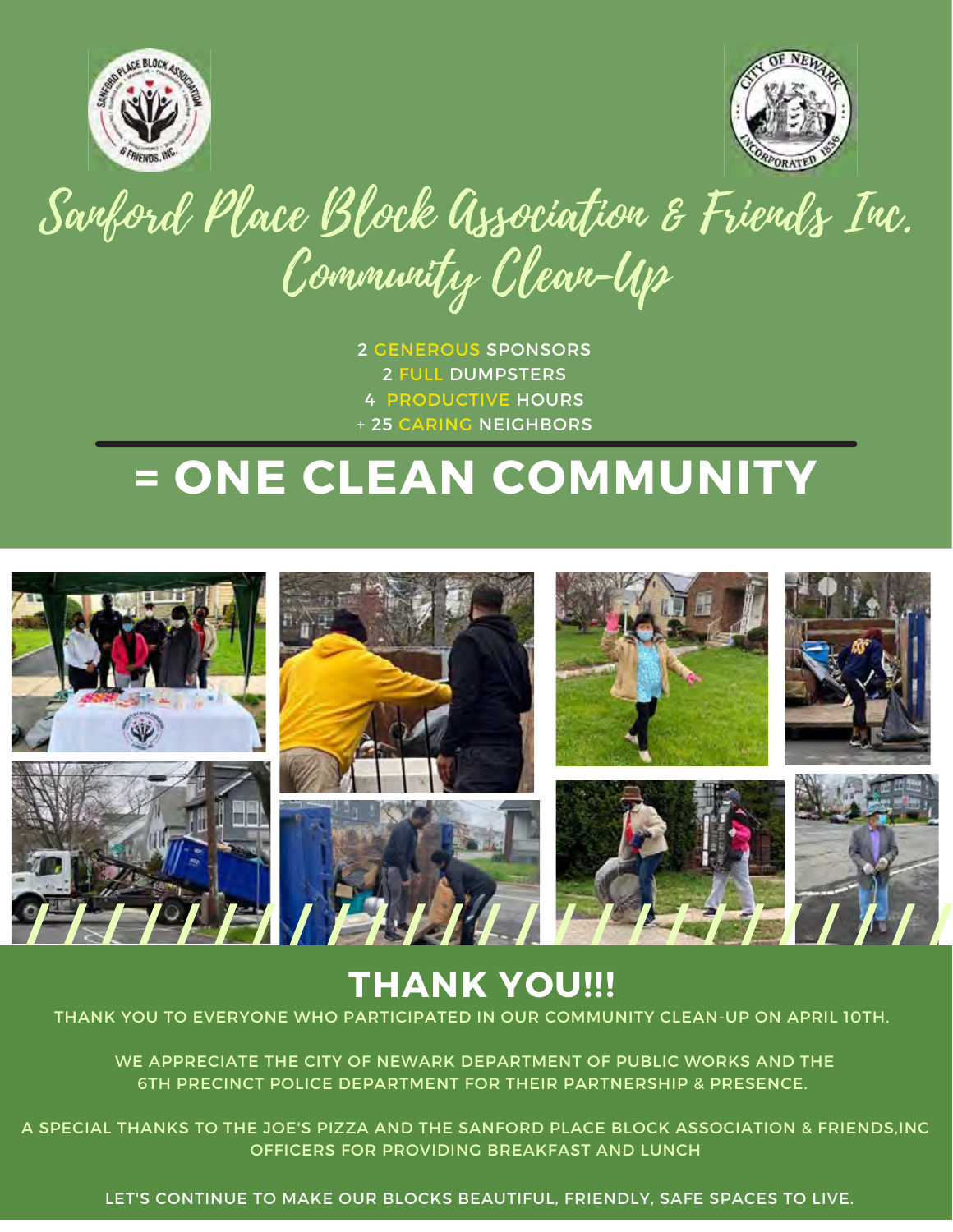









Dumpster Locations in the West Ward: Fairmont 1. 6th Street (near S. Orange Avenue (Central Avenue side) 2. 4th Street and Dickerson Street Ivy Hill 3. Eastern Parkway (between Cameron and Varsity Roads) 4. Norwood Street (near Abinger Place) 5. Ellery Avenue (between Fleetwood and Sandford Place) Roseville 6. 9th Avenue (between S. 11th and S.  $10th$ ) **Sussex** 7. 12th Avenue (near 9th Street) Vailsburg 8. Grand Avenue (near S. Orange Avenue) 9. Alexander Street (near between 18th and Lindsey Avenues) 10. Underwood Street (near Stuyvesant Avenue (on dead-end side)



# **WEST WARD COMMUNITY CLEAN UP**

## SATURDAY, MAY 8, FROM 9 AM - 2 PM

CLEANING EQUIPMENT/SUPPLIES AND MASKS WILL BE AVAILABLE AT THIS LOCATION:

## **BOYLAN ST RECREATION CENTER** (916 SO. ORANGE AVE, NEWARK, NJ)

**FOR MORE INFORMATION VISIT NEWARKNJ.GOV/SANITATION** OR CONTACT KEEP AMERICA AMERICA BEAUTIFUL-NEWARK AT (678) 910-2060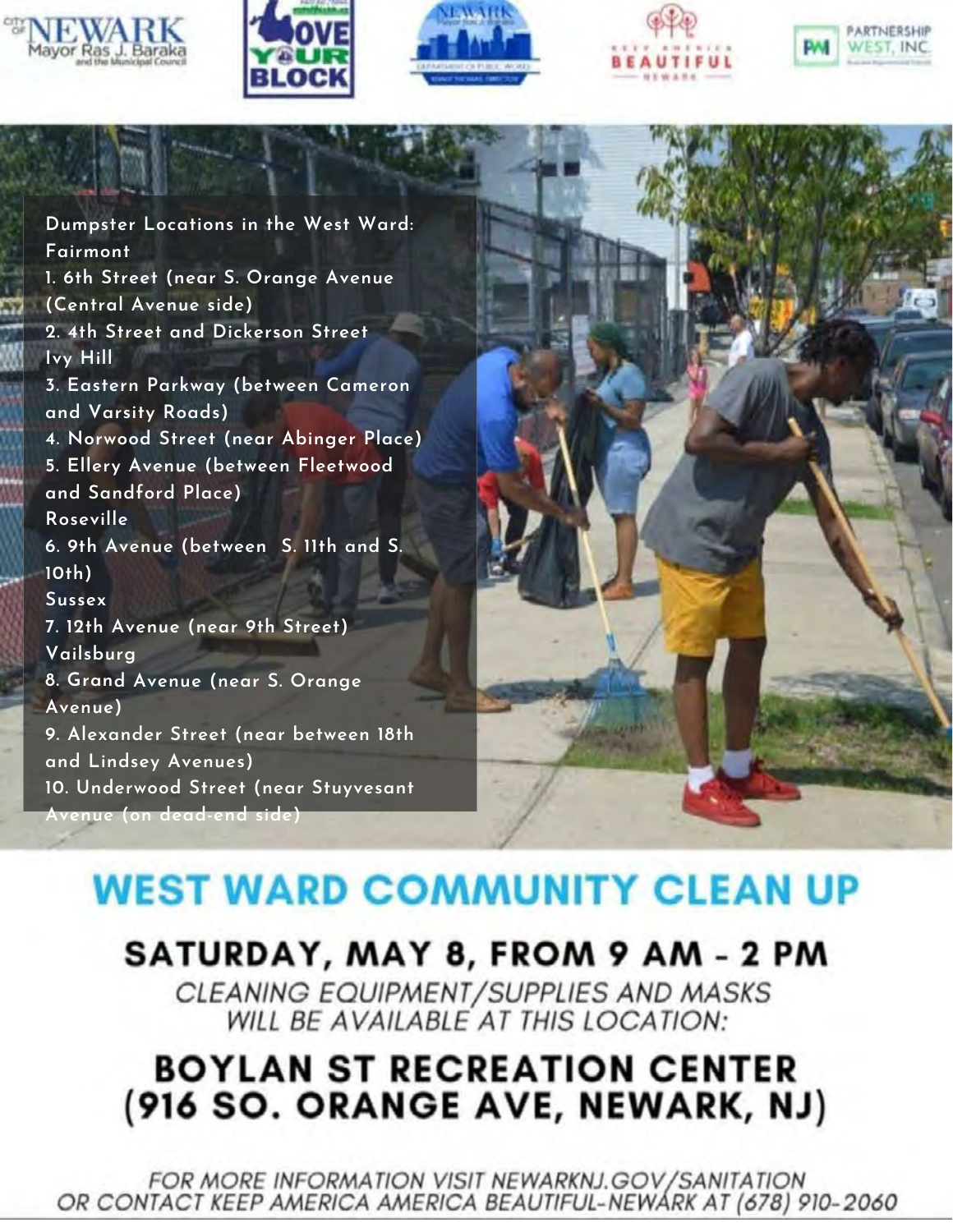# A FREE COMMUNITY COLLECTION EVENT

#### Recycle your old TVs, computers, laptops, printers, phones, small household appliances, and other e-waste\*

\*Items must not include Freon or Oil (i.e. no refrigerators, air conditioners, oil filled space heaters, etc.)

### Thursday, May 13, 2021 | 7:30 AM - 2:00 PM Weequahic Park - Meeker Avenue Entrance For more information call 973-877-9772

### **COVID-19 GUIDELINES**

. Only one person per vehicle . Face mask mandatory • Items for disposal to be placed in trunk • No containers or boxes will be returned



**E-WASTE** 











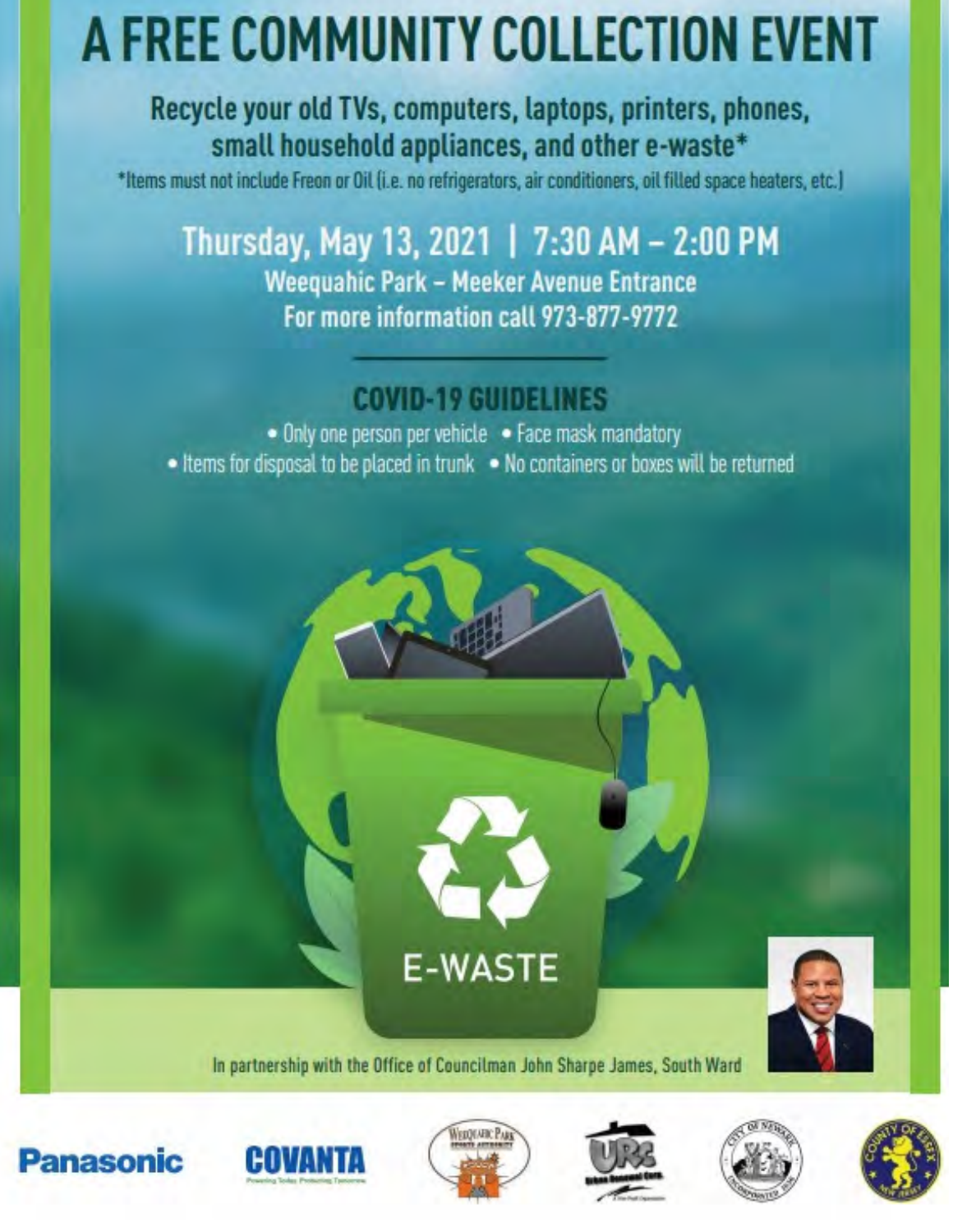**MAY 2021 ISSUE**

## SANFORD PLACE BLOCK ASSOCIATION & FRIENDS, INC.

Newsletter

#### *ARTS & CULTURE*

#### *Happy and Blessed Mother's Day!*

#### **MOTHERS** *Nikki Giovanni*

SOURCE: THE COLLECTED POEMS OF NIKKI GIOVANNI (2003)

the last time I was home to see my mother we kissed exchanged pleasantries and unpleasantries pulled a warm comforting silence around us and read separate books

I remember the first time I consciously saw her we were living in a three-room apartment on burns avenue

mommy always sat in the dark I don't know how I knew that but she did

that night I stumbled into the kitchen maybe because I've always been a night person or perhaps because I had wet the bed she was sitting on a chair the room was bathed in moonlight diffused through

those thousands of panes landlords who rented

to people with children were prone to put in windows she may have been smoking but

maybe not



her hair was three-quarters her height which made me a strong believer in the Samson myth and very black

I'm sure I just hung there by the door *and god bless me"*  I remember thinking: what a beautiful I taught it to my son lady

she was very deliberately waiting perhaps for my father to come home from his night job or maybe for a dream

that had promised to come by "come here" she said "i'll teach you a poem: "*I see the moon the moon sees me god bless the moon* who recited it for her just to say we must learn to bear the pleasures as we have borne the pains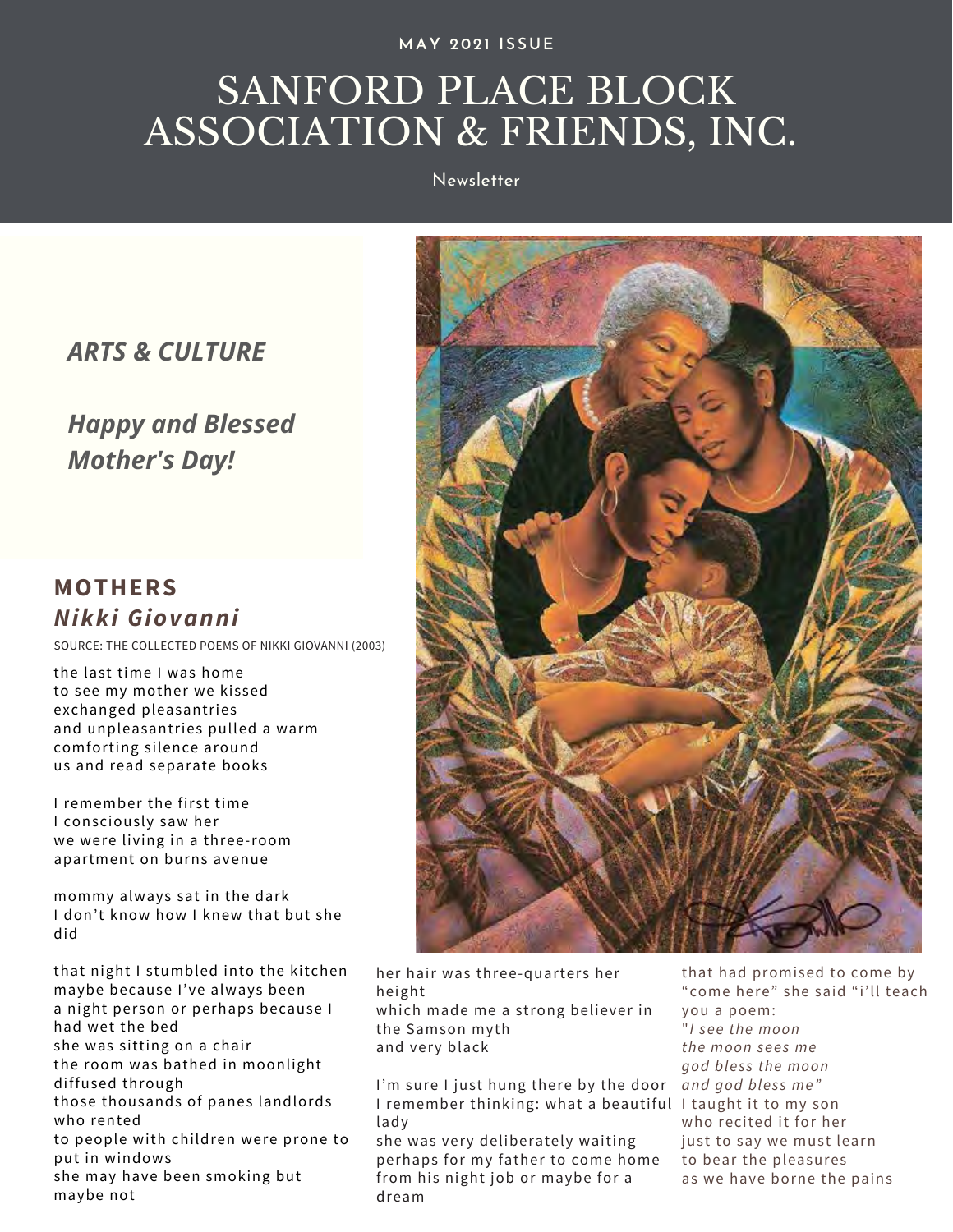# Mother's day is May 9th

Support us while you shop for gifts at smile.amazon.com

amazonsmile



"Make a difference this Mother's Day.

Shop for gifts at **smile.amazon.com/ch/82-1645947** to generate donations for Sanford Place Block Association & Friends,Inc.

 And check out our AmazonSmile Charity Lists to donate items we need most.

Find the perfect gift at smile.amazon.com to generate donations, at no extra cost!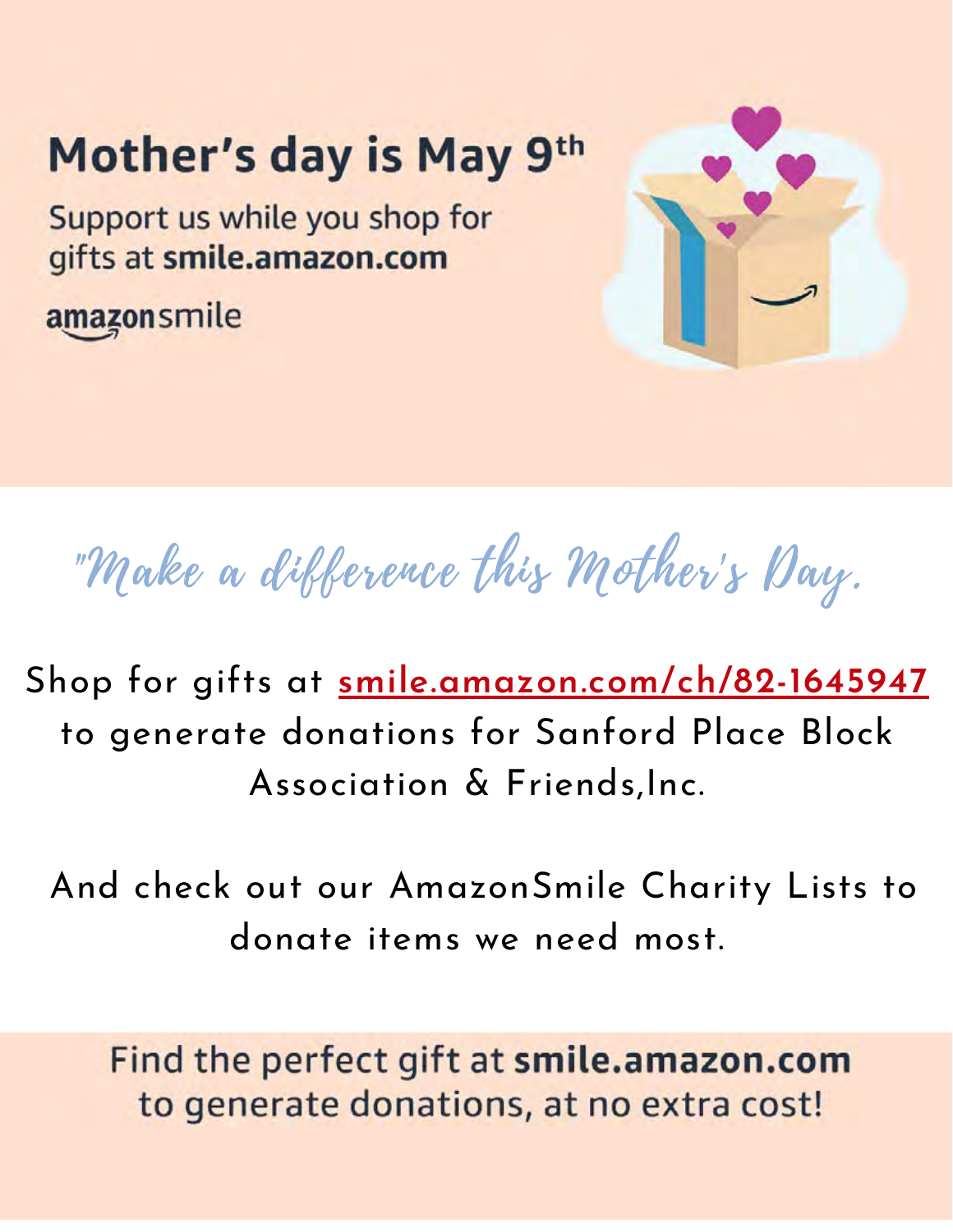#### **M A Y 2 0 2 1 N E W S L E T T E R**

# COVID-19 VACCINATION & SAFETY

Sanford Place Block Association & Friends, Inc.

#### **Choosing Safer Activities**

| <b>Unvaccinated</b><br>People |  | <b>Your Activity</b><br>Outdoor                                                                          | Fully<br>Vaccinated<br>People |        |
|-------------------------------|--|----------------------------------------------------------------------------------------------------------|-------------------------------|--------|
| Safest                        |  | Walk, run, or bike outdoors with members<br>of your household                                            |                               |        |
|                               |  | Attend a small, outdoor gathering with<br>fully vaccinated family and friends                            |                               |        |
|                               |  | Attend a small, outdoor gathering with fully<br>vaccinated and unvaccinated people                       |                               |        |
| Less<br>Safe                  |  | Dine at an outdoor restaurant with friends<br>from multiple households                                   |                               |        |
| Least<br>Sate                 |  | Attend a crowded, outdoor event, like a live<br>performance, parade, or sports event                     |                               |        |
|                               |  | Indoor                                                                                                   |                               |        |
|                               |  | Visit a barber or hair salon                                                                             |                               |        |
| Less Safe                     |  | Go to an uncrowded, indoor<br>shopping center or museum                                                  |                               | Safest |
|                               |  | Ride public transport with limited occupancy.                                                            |                               |        |
|                               |  | Attend a small, indoor gathering of fully vaccinated and<br>unvaccinated people from multiple households |                               |        |
|                               |  | Go to an indoor movie theater                                                                            |                               |        |
| Least Safe                    |  | Attend a full-capacity worship service                                                                   |                               |        |
|                               |  | Sing in an indoor chorus                                                                                 |                               |        |
|                               |  | Eat at an indoor restaurant or bar                                                                       |                               |        |
|                               |  | Participate in an indoor, high intensity<br>exercise class.                                              |                               |        |

#### Get a COVID-19 vaccine

before venturing out.

Prevention measures not needed

- Safety levels assume the recommended prevention measures are followed, both by the individual and the venue (if applicable).

#### **Take prevention measures**

fully vaccinated people wear a misk Unvaccinated people wear a mask, stay is feet apari, and wash your hands

. CDC cannot provide the specific risk level for every artivity in every community. It is important to consider your own personal situation and the risk to you, your family, and your community







Vaccine shaming causes guilt and anxiety. Let's respect everyone's right to choose and decision to be or not to be vaccinated. Encourage healthy dialouge and safety.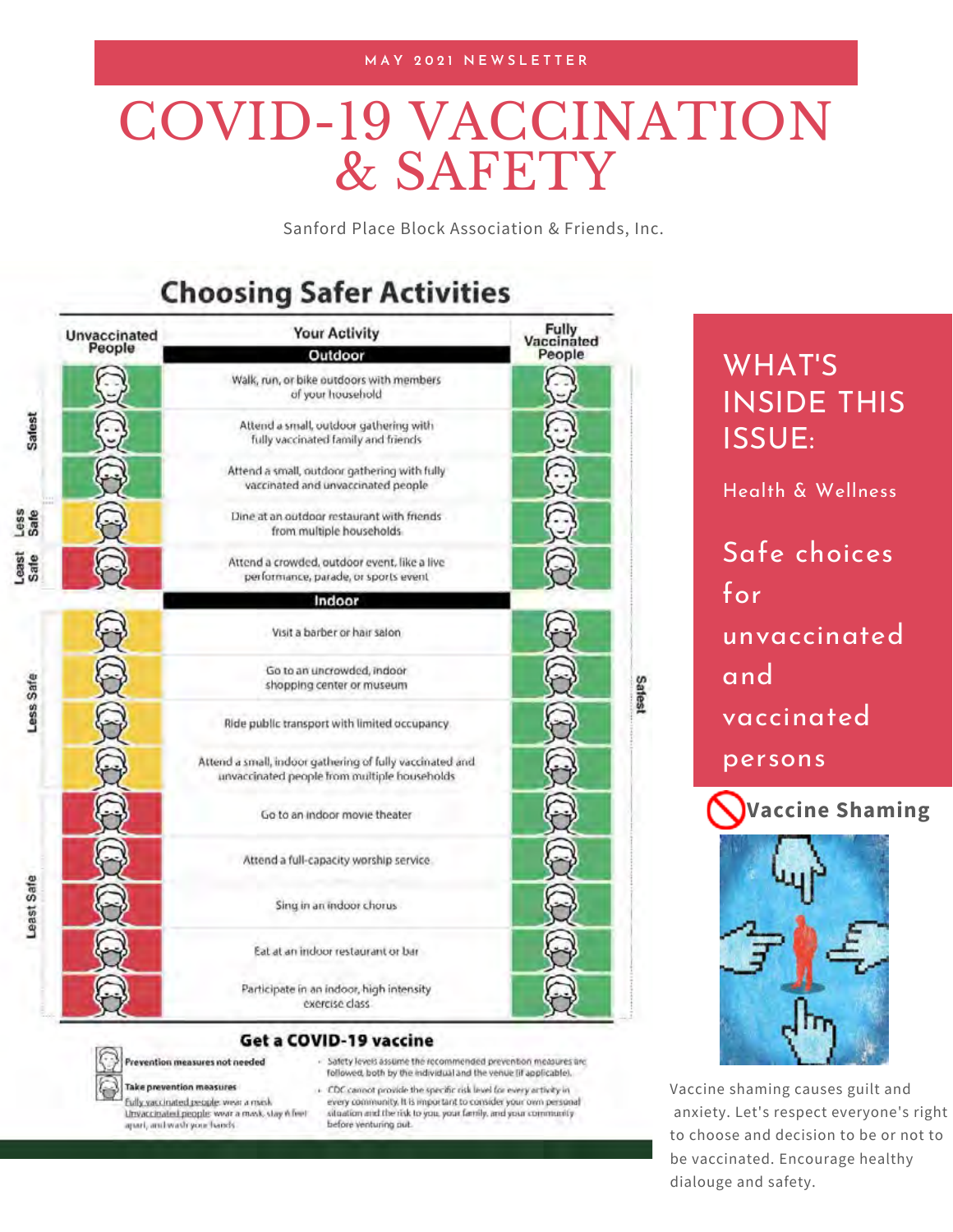





#### **Spring Showers brings May Flowers!**



## 202

| Sunday       | Monday                                                        | Tuesday                                                           | Wednesday                                             | Thursday                                                           | Friday                                                                    | Saturday |
|--------------|---------------------------------------------------------------|-------------------------------------------------------------------|-------------------------------------------------------|--------------------------------------------------------------------|---------------------------------------------------------------------------|----------|
|              |                                                               |                                                                   |                                                       |                                                                    |                                                                           |          |
| $\mathbf{2}$ | 3<br><b>Zone A Collection</b><br>Garbage Recycling-<br>Paper  | 4<br><b>Zone B Collection</b><br>Garbage Recycling-<br>Paper      | 5<br><b>Zone A Bulk</b><br>Collection                 | 6<br><b>Zone A Collection</b><br>Garbage Recycling-<br>Commingled  | <b>Zone B Collection</b><br><b>Garbage Recycling</b><br>-Commingled       | 8        |
| 9            | 10<br><b>Zone A Collection</b><br>Garbage Recycling-<br>Paper | 11<br><b>Zone B Collection</b><br>Garbage Recycling-<br>Paper     | $12 \overline{ }$<br><b>Zone B Bulk</b><br>Collection | 13<br><b>Zone A Collection</b><br>Garbage Recycling-<br>Commingled | 14<br><b>Zone B Collection</b><br><b>Garbage Recycling</b><br>-Commingled | 15       |
| 16           | 17<br><b>Zone A Collection</b><br>Garbage Recycling-<br>Paper | 18<br><b>Zone &amp; Collection</b><br>Garbage Recycling-<br>Paper | 19<br><b>Zone A Yard Waste</b>                        | 20<br><b>Zone A Collection</b><br>Garbage Recycling-<br>Commingled | 21<br><b>Zone B Collection</b><br>Garbage Recycling<br>-Commingled        | 22       |
| 23           | 24<br><b>Zone A Collection</b><br>Garbage Recycling-<br>Paper | 25<br><b>Zone B Collection</b><br>Garbage Recycling-<br>Paper     | 26<br>Zone B Yard Waste                               | 27<br><b>Zone A Collection</b><br>Garbage Recycling-<br>Commingled | 28<br><b>Zone B Collection</b><br>Garbage Recycling<br>-Commingled        | 29       |
| 30           | 31<br><b>Memorial Day</b><br><b>No Collection</b>             |                                                                   |                                                       |                                                                    |                                                                           |          |



Recycling one ton of plastic bottles saves the equivalent energy usage of a two person household for one year. Commingled is the combination of recyclables such as plastic, glass, bottles and cans.